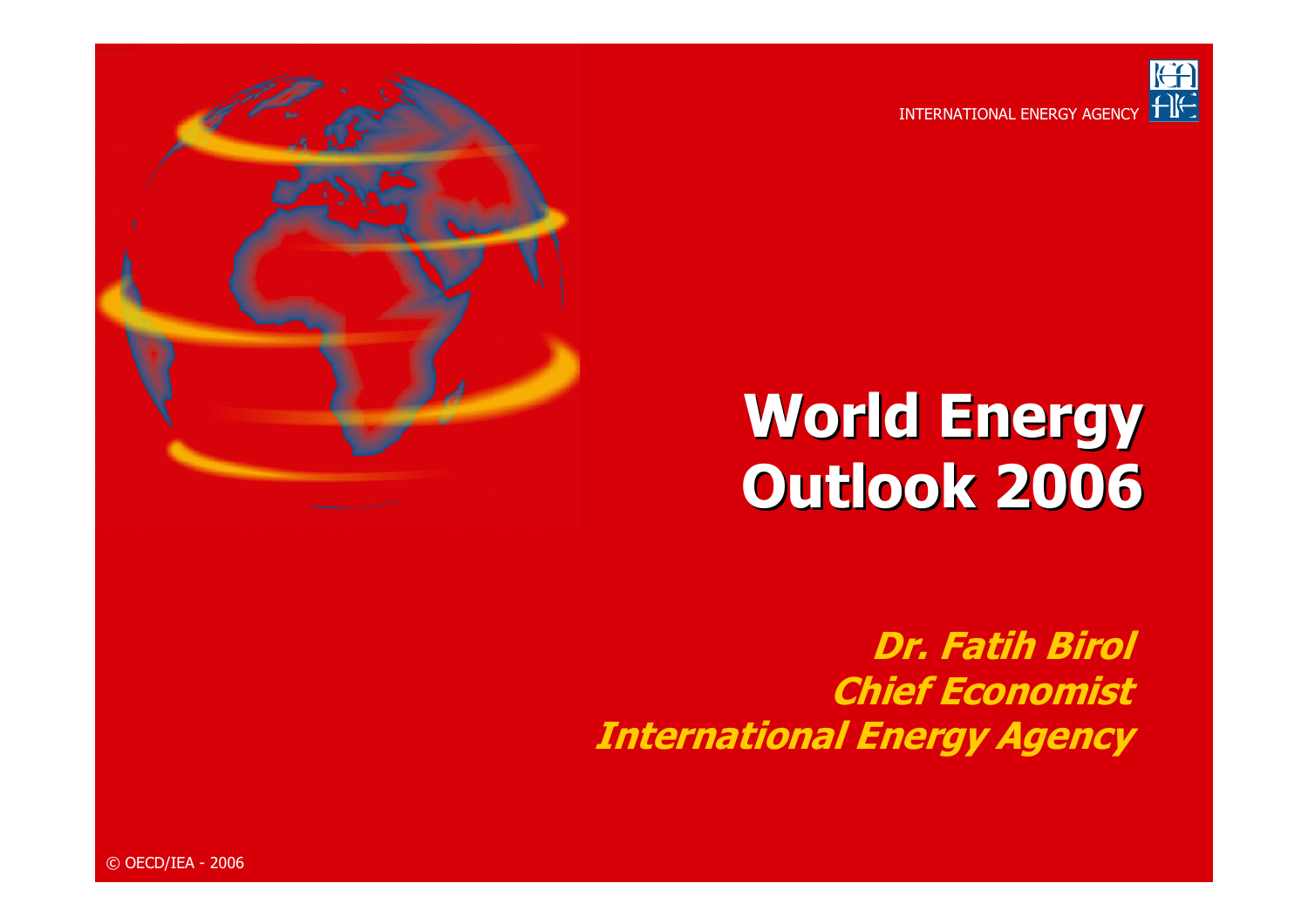



**Global demand grows by more than half over the next quarter of a century, with coal use rising most in absolute terms**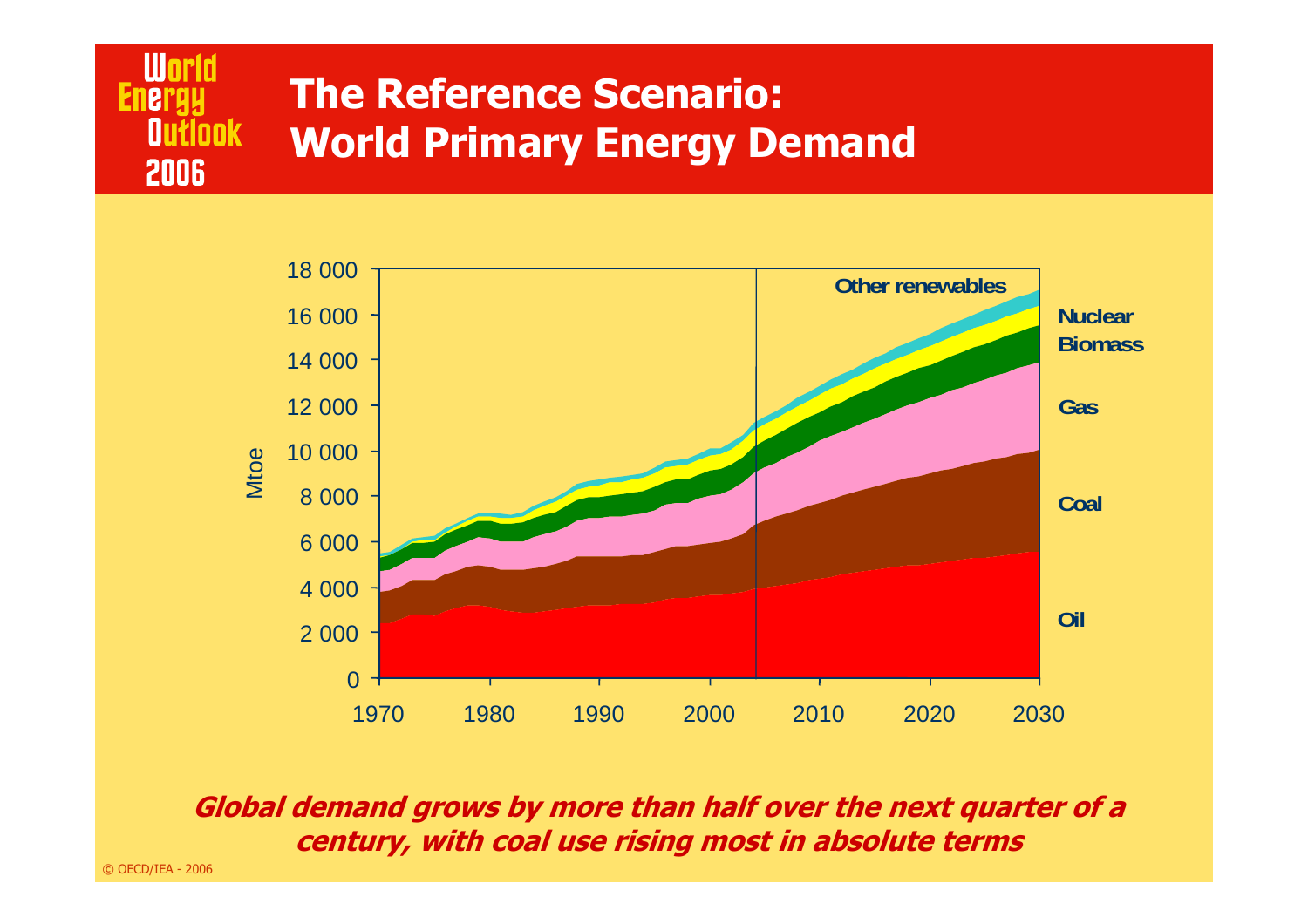#### **World Energy Reference Scenario:Outlook Increase in World Oil Supply, 2004-2030** 2006



**The share of OPEC in world oil supply increases sharply as conventional non-OPEC production peaks towards the middle of next decade**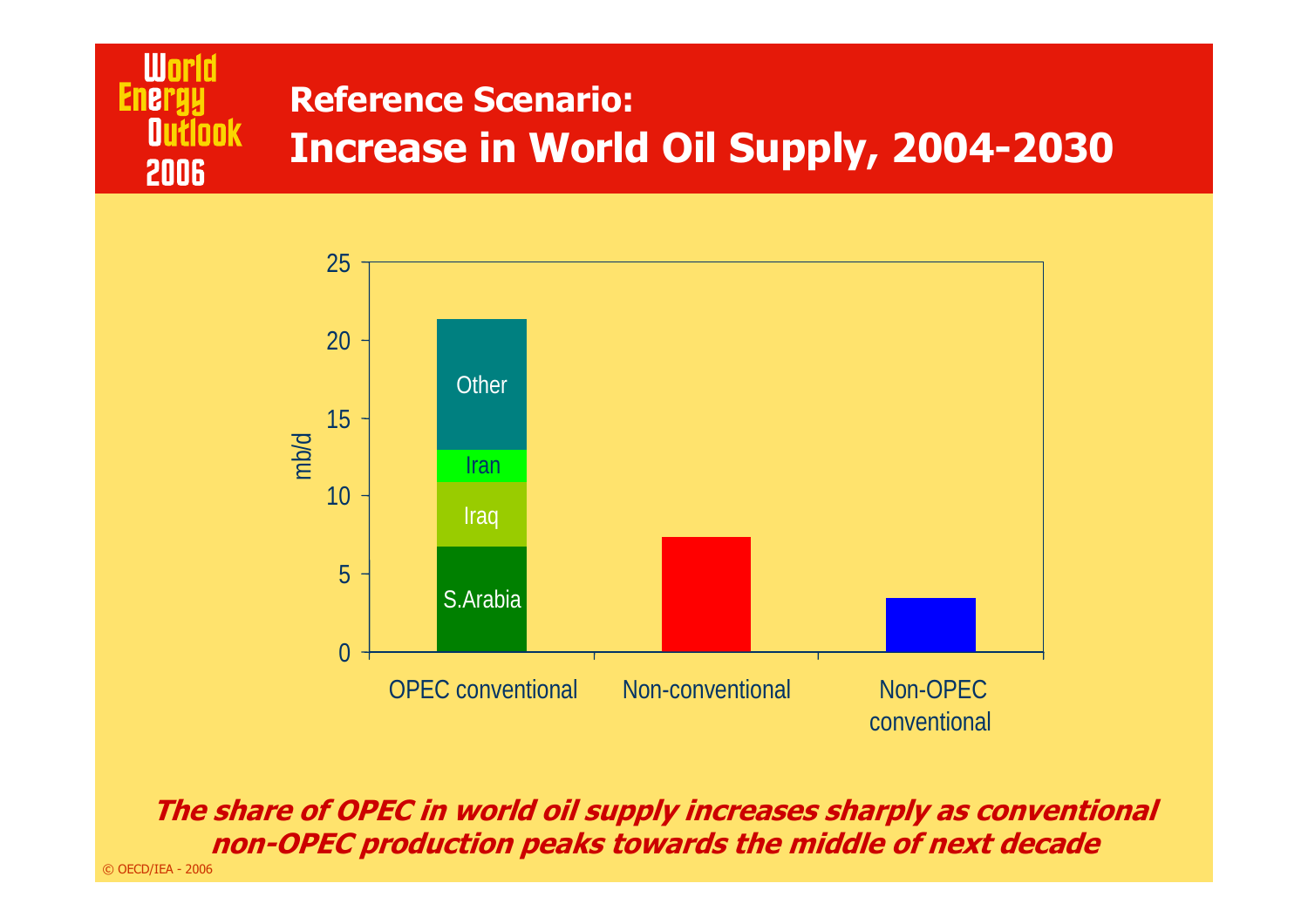



© OECD/IEA - 2006 **Global gas trade expands by 1.5 times, with two-thirds of the increase coming from Russia, the Middle East & North Africa – mostly as LNG**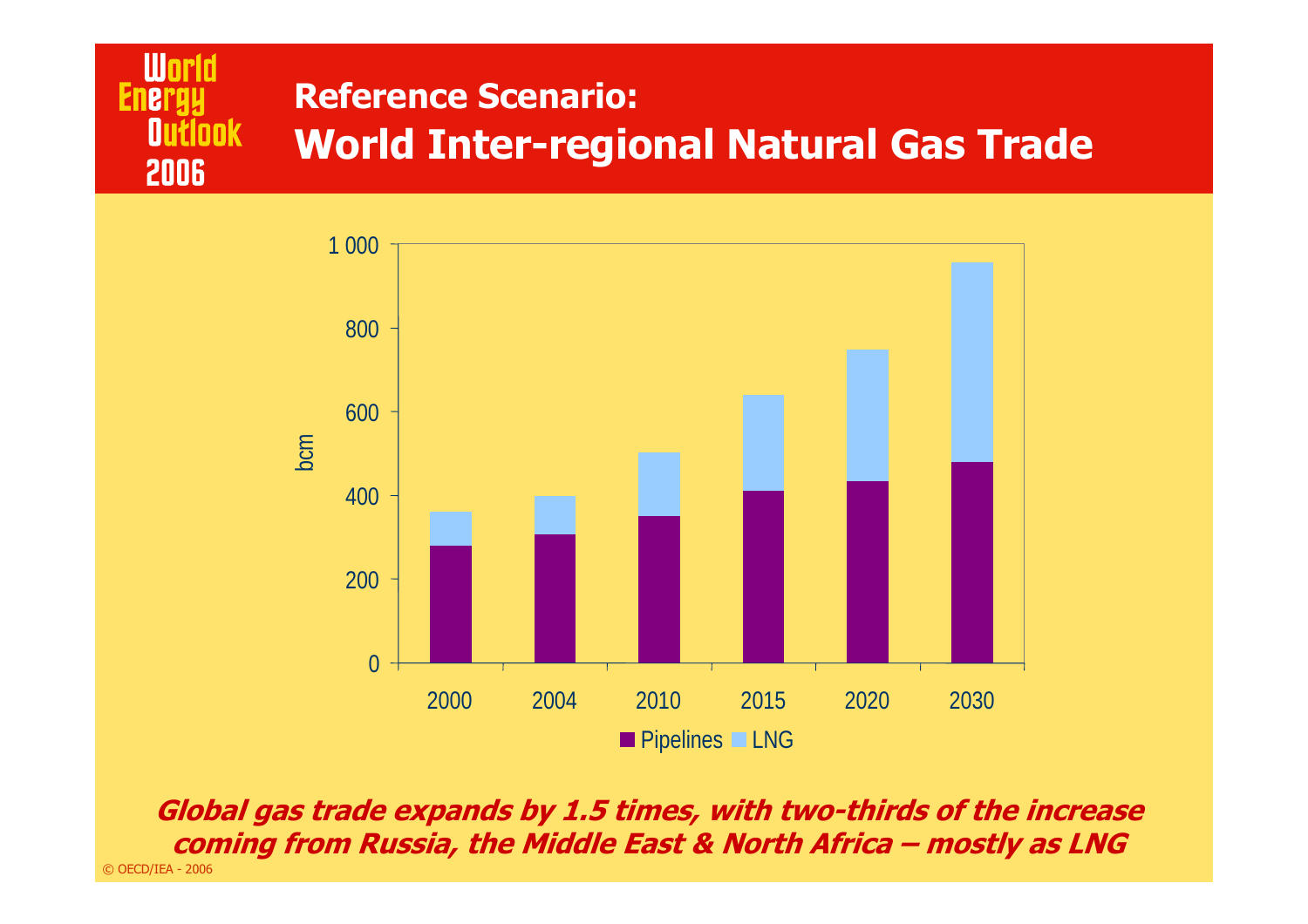



#### **Global coal demand in the recent years has grown much faster than previously – mainly driven by China**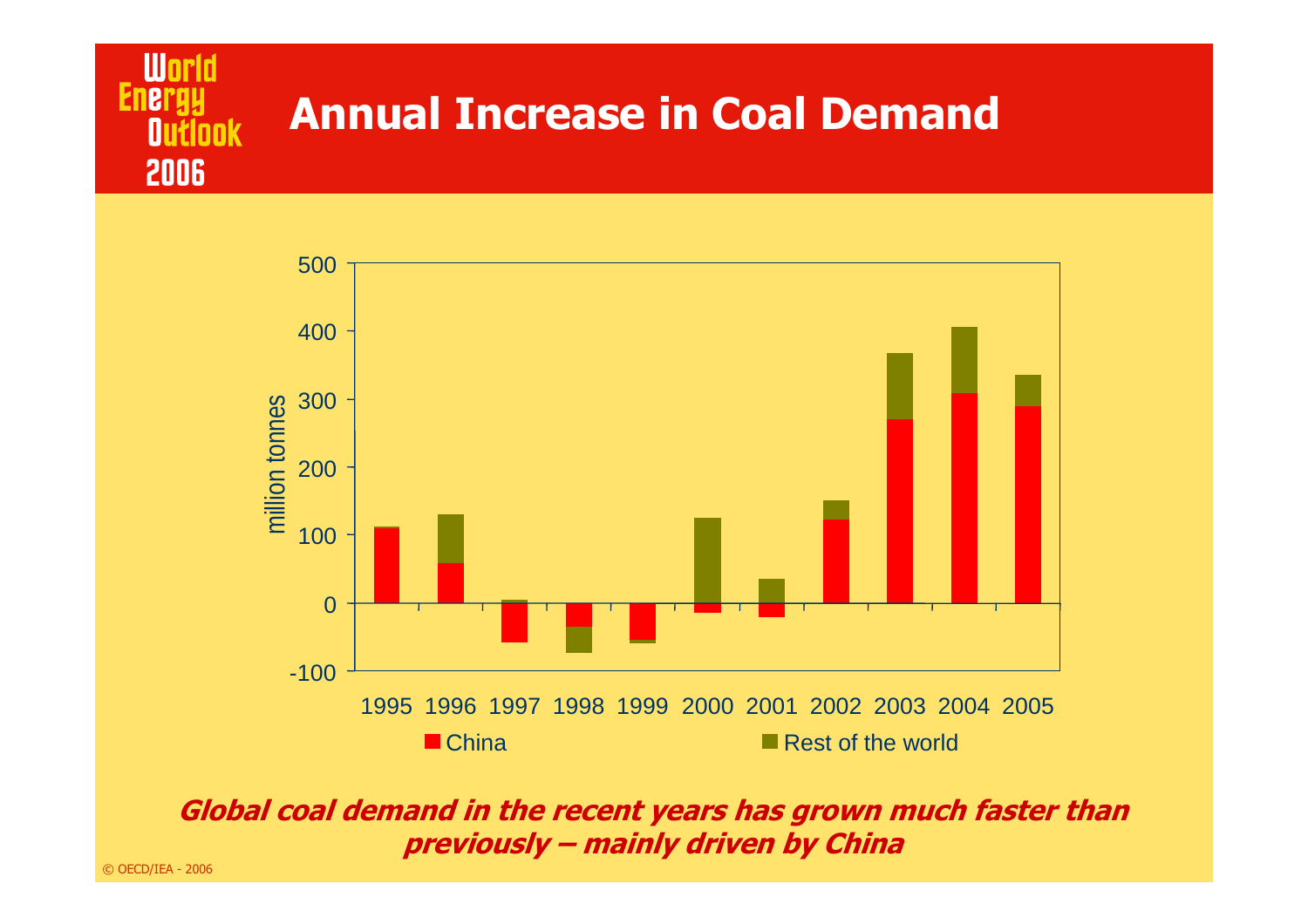#### **World Reference Scenario: Energy Outlook Energy-Related CO2 Emissions by Fuel** 2006



**Half of the projected increase in emissions comes from new power stations, mainly using coal & mainly located in China & India**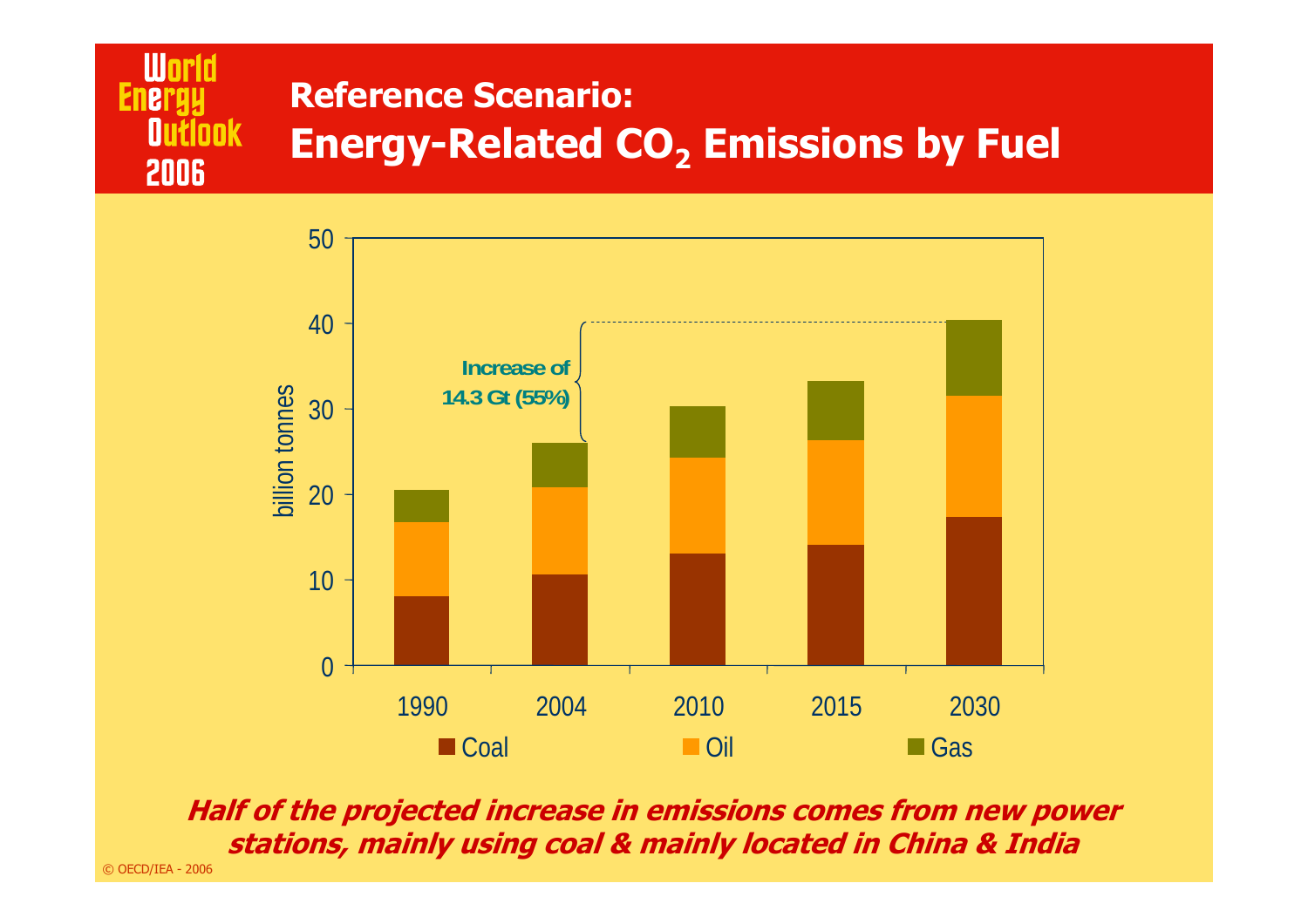#### **World Reference Scenario: Energy Outlook Energy-Related CO<sub>2</sub> emissions by Region** 2006



© OECD/IEA - 2006 **China overtakes the US as the world's biggest emitter before 2010, though its per capita emissions reach just 60% of those of the OECD in 2030**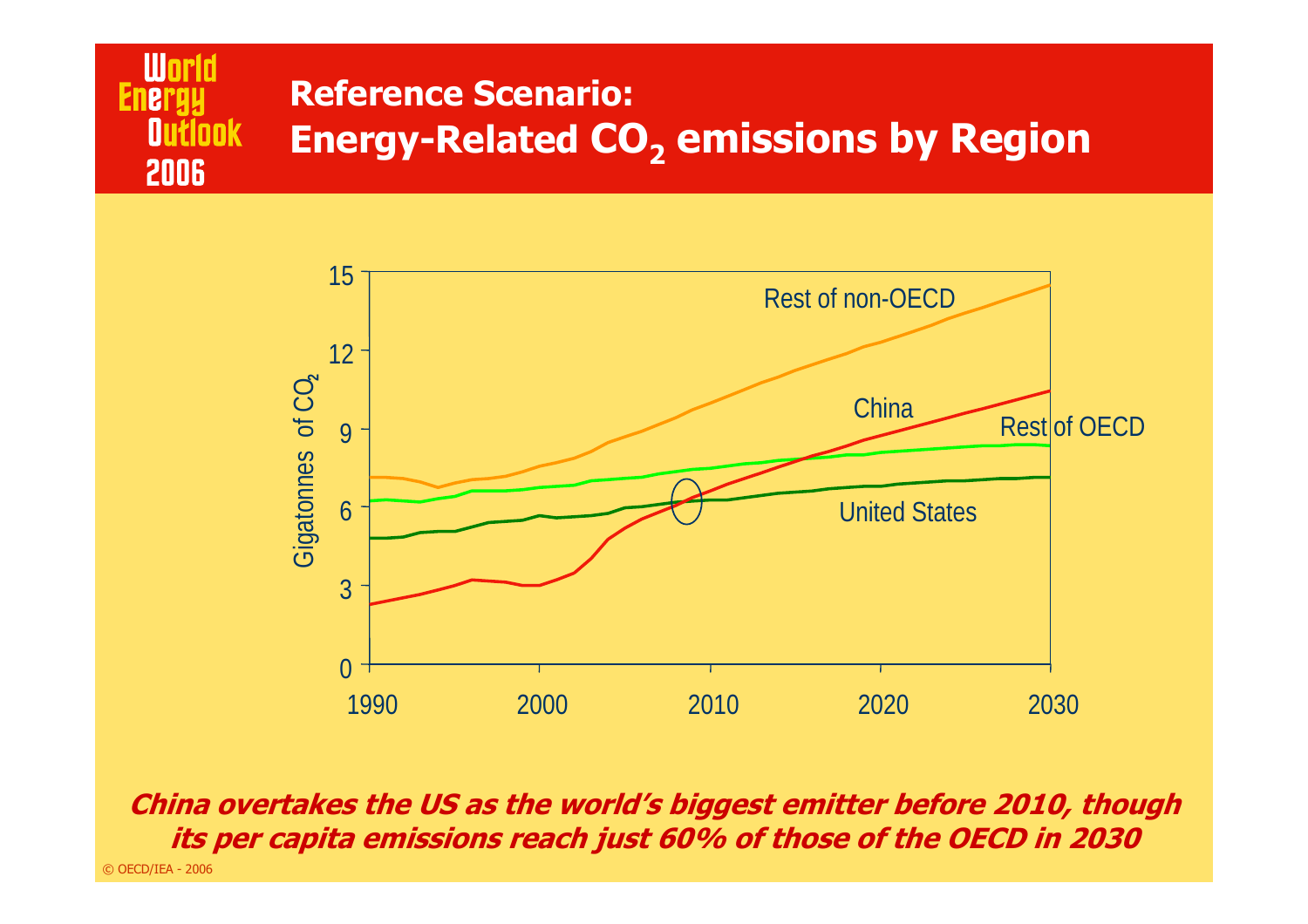### **Reference Scenario: Outlook Cumulative Investment, 2005-2030**



**Investment needs exceed \$20 trillion – \$3 trillion more than previously projected, mainly because of higher unit costs**

© OECD/IEA - 2006

**World** 

2006

**Energy**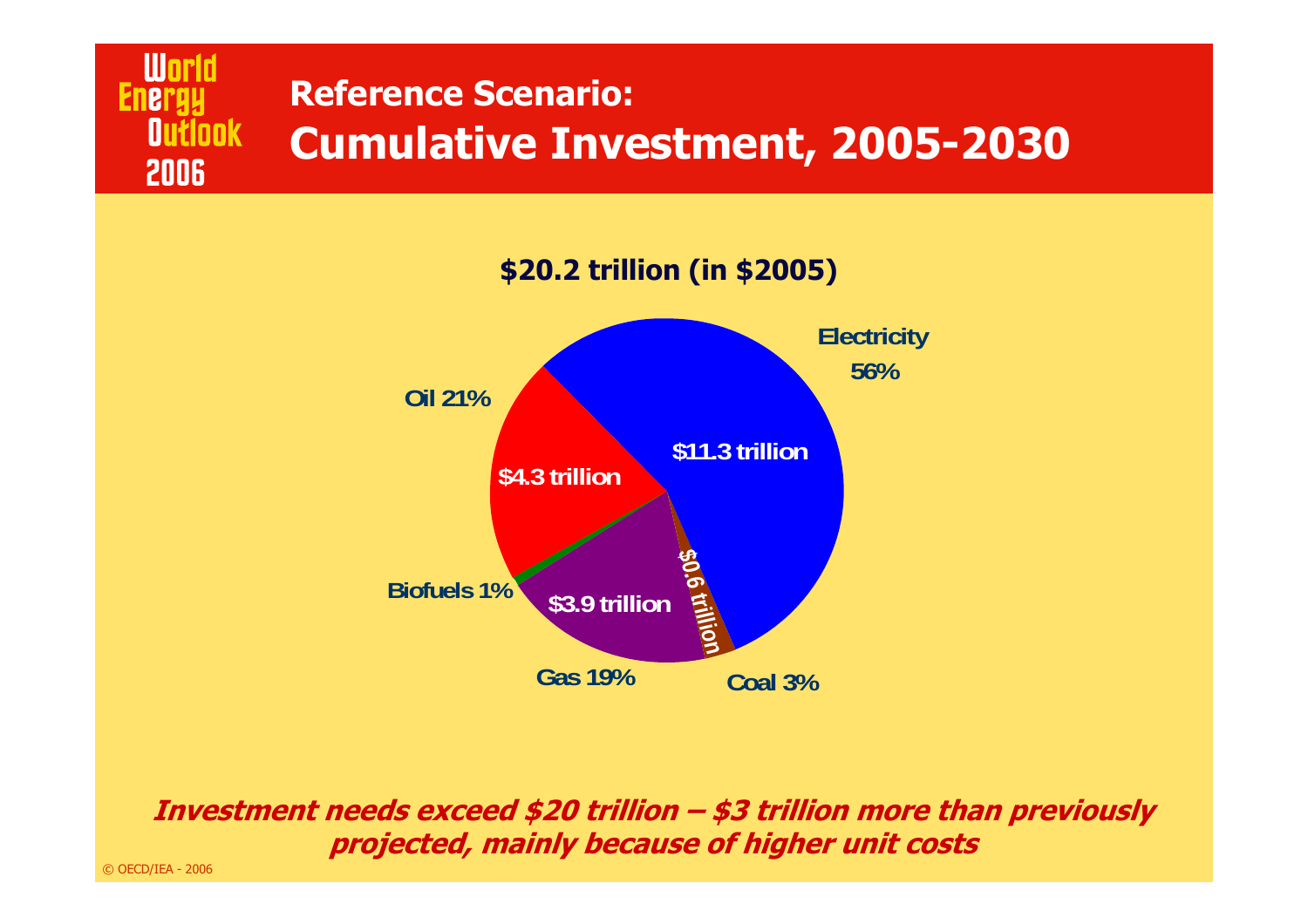

### **Global Upstream Oil & Gas Investment: Impact of Cost Inflation**



**Annual upstream investment doubled to \$225 billion between 2000 and 2005, but most of the increase was due to cost inflation**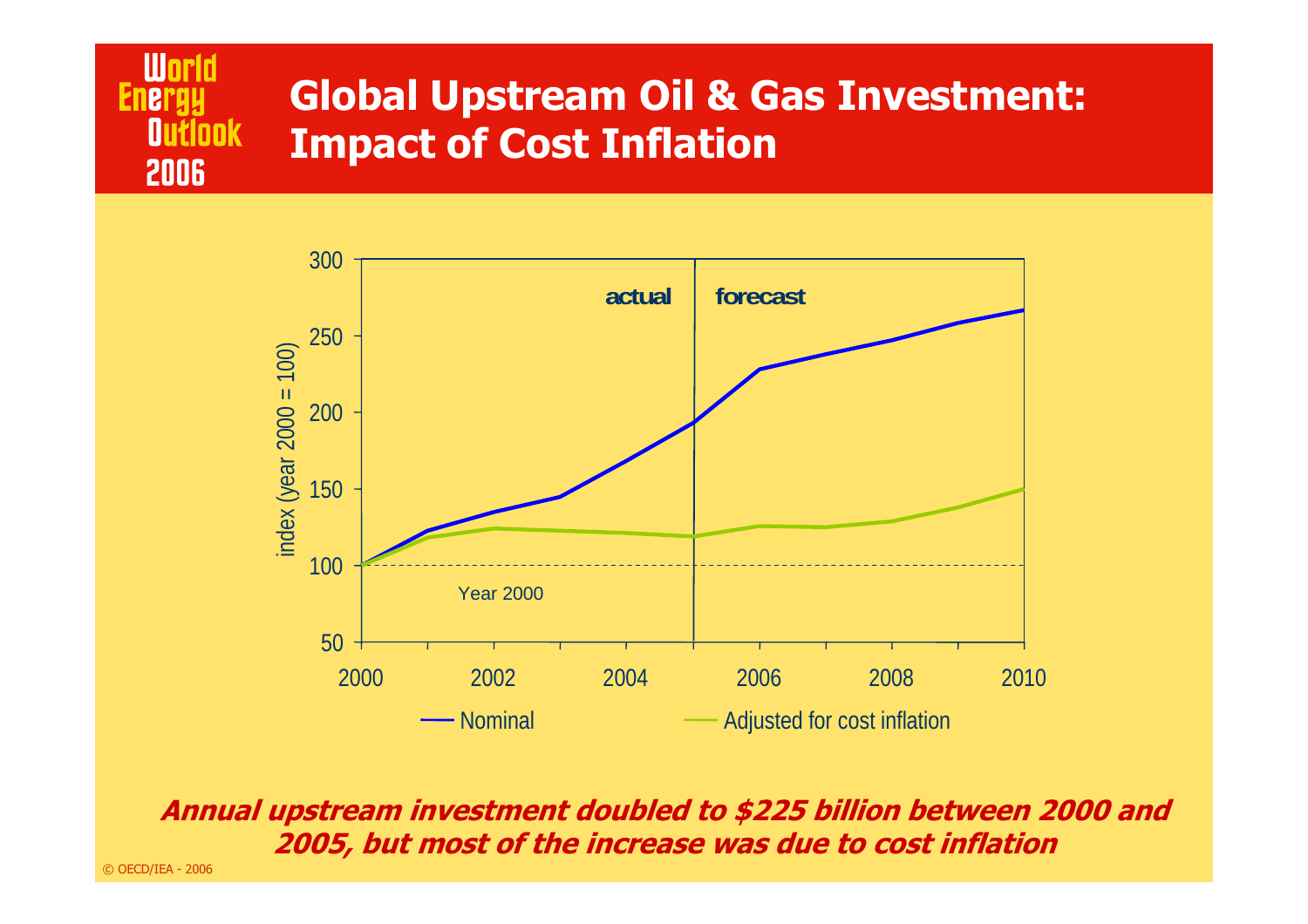#### **Access to oil reservesOutlook**



**Total reserves = 1 290 billion barrels**

*Access to much of the world's remaining oil reserves is restricted*

© OECD/IEA - 2006

**World**<br>Energy

2006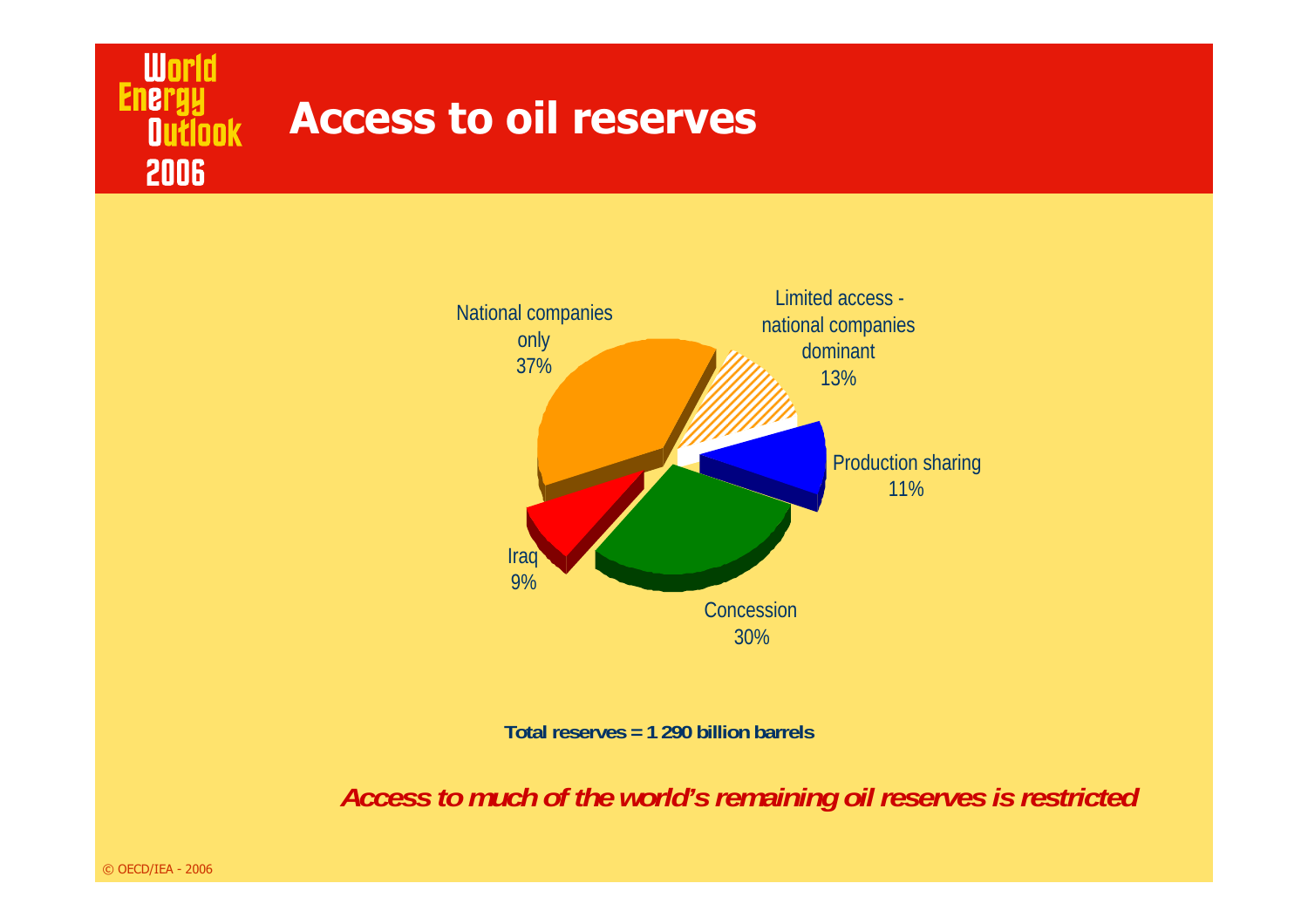### **World Energy Outlook** 2006

## **Energy Poverty: Annual Deaths from Indoor Air Pollution**



© OECD/IEA - 2006 **The number of people using dirty traditional biomass for cooking is set to grow from 2.5 billion now to 2.7 billion in 2030 absent new policies**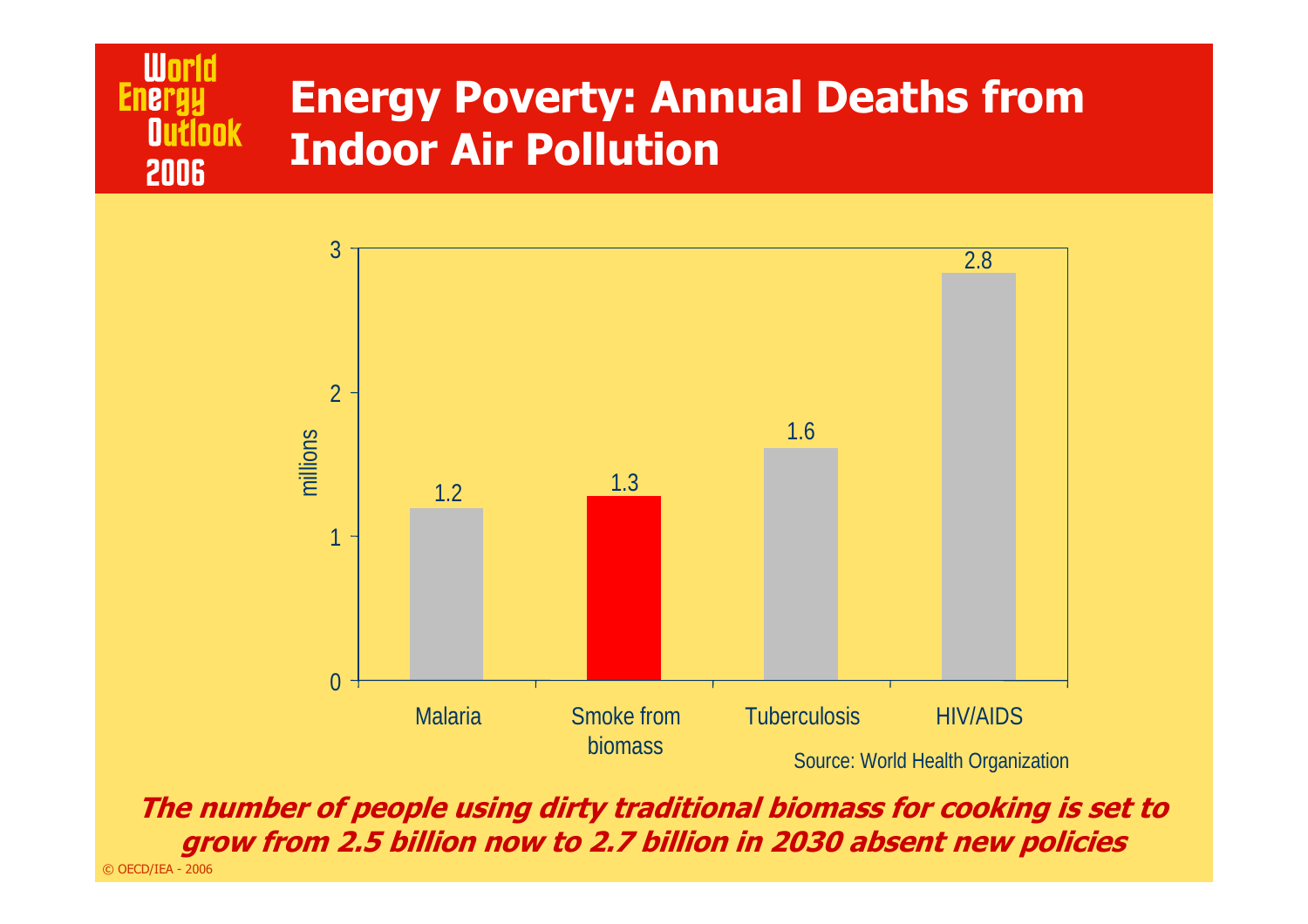# **The Energy Future Absent New Policies**

- Security of oil supply is threatened
	- Oil production in non-OPEC countries is set to peak
	- $\Box$  Production will be increasingly concentrated in a small number of countries
- Gas security is also a growing concern
	- Europe's production has already peaked US to follow
	- Import dependence in both regions & other key regions will grow absent new policies
- Investment over the next decade will lock in technology that will remain in use for up to 60 years

2006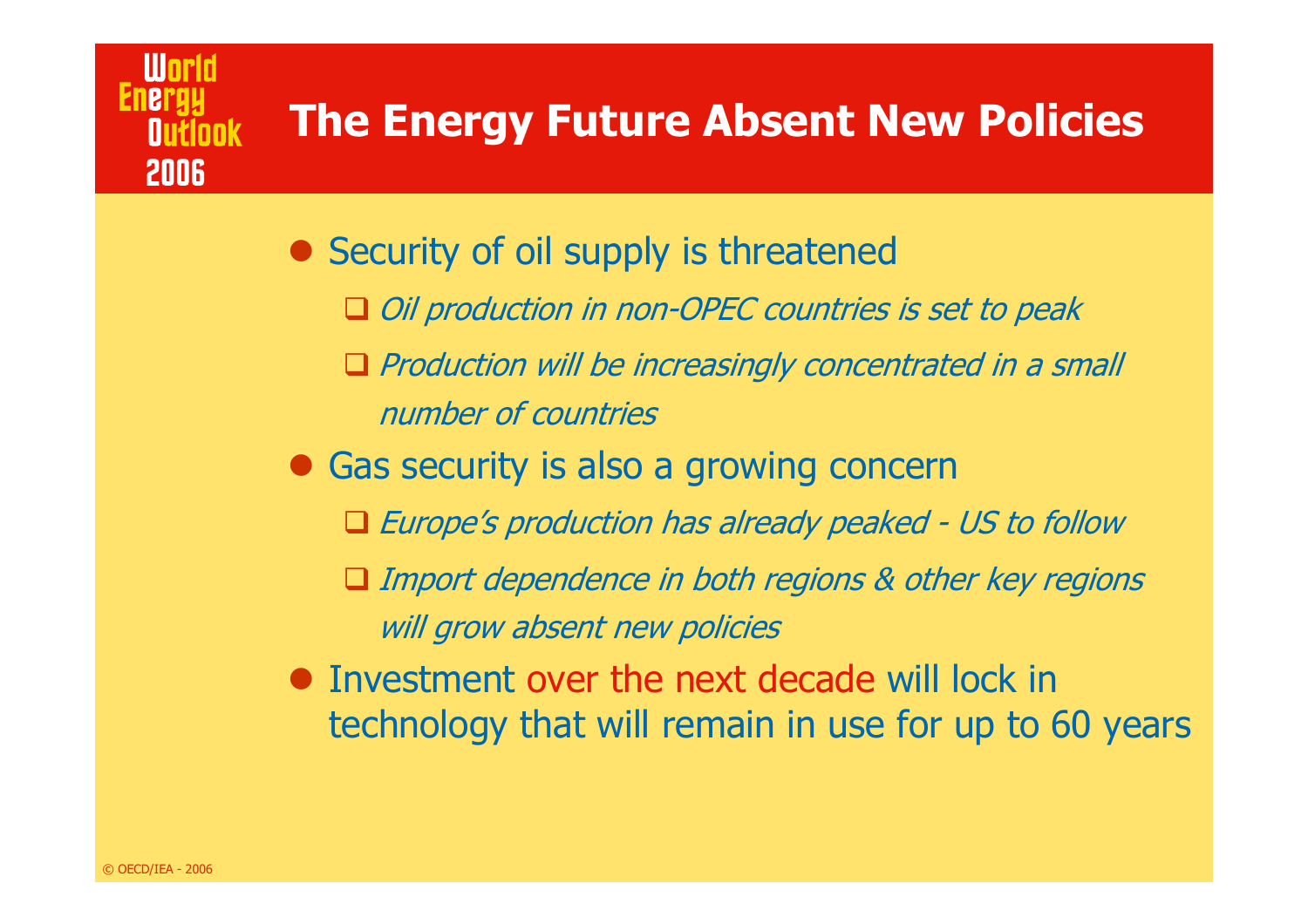



# **Alternative Policy Scenario**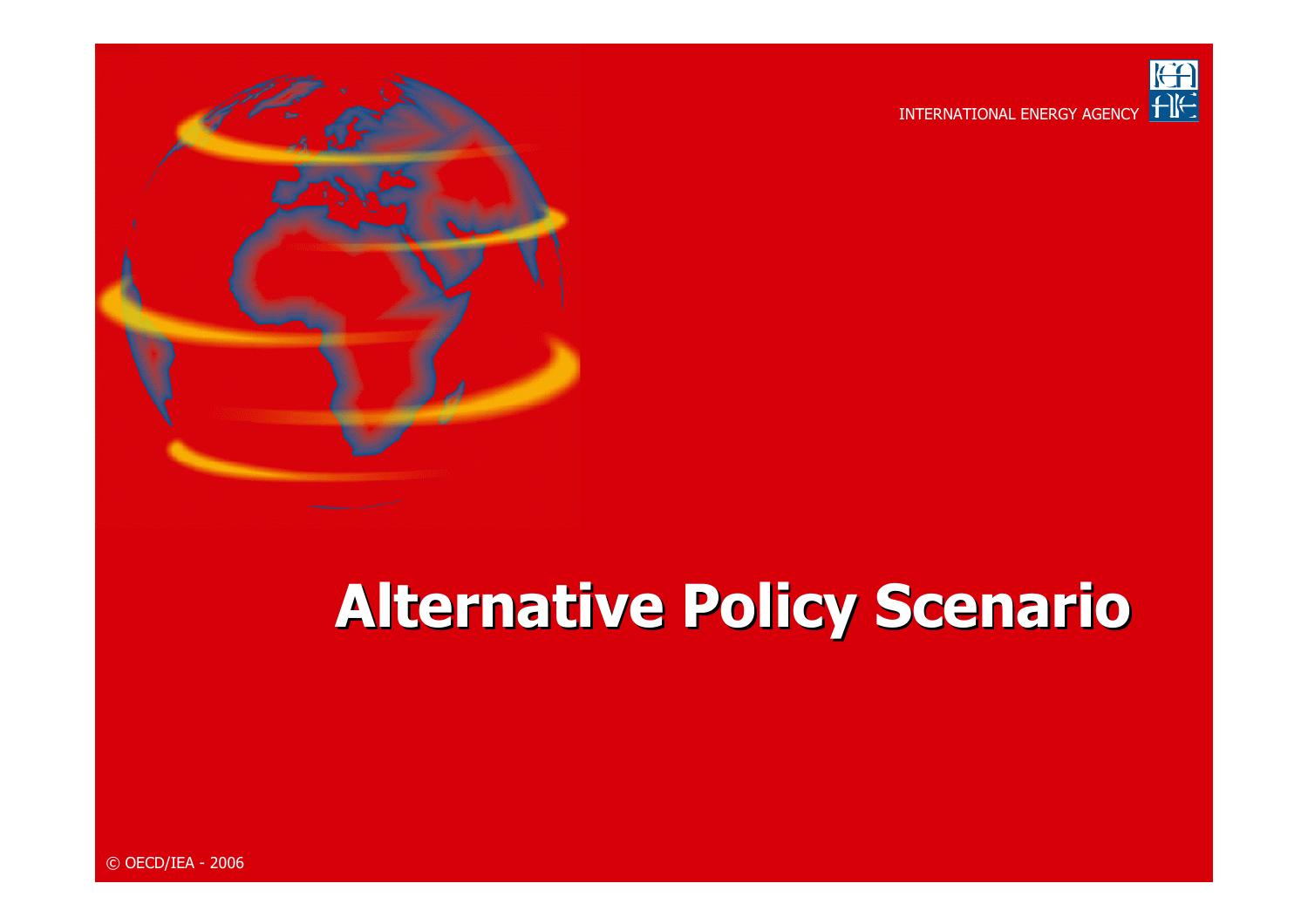# **Alternative Policy Scenario: Mapping a Better Energy Future**

- Analyses impact of government policies under consideration to enhance security & curb emissions
- Demonstrates that we can significantly reduce growth in energy demand & emissions and stimulate alternative energy production
	- Oil demand is reduced by 13 mb/d in 2030 equivalent to current output of Saudi Arabia & Iran
	- Oil savings in 2015 savings reach 5 mb/d
	- $\Box$  CO<sub>2</sub> emissions are 6.3 Gt (16%) lower in 2030 equivalent to the current emissions of US and Canada
- Delaying action by 10 years would reduce the impact on emissions in 2030 by three-quarters

**World** 

**2006** 

**Nutionk** 

**Energi**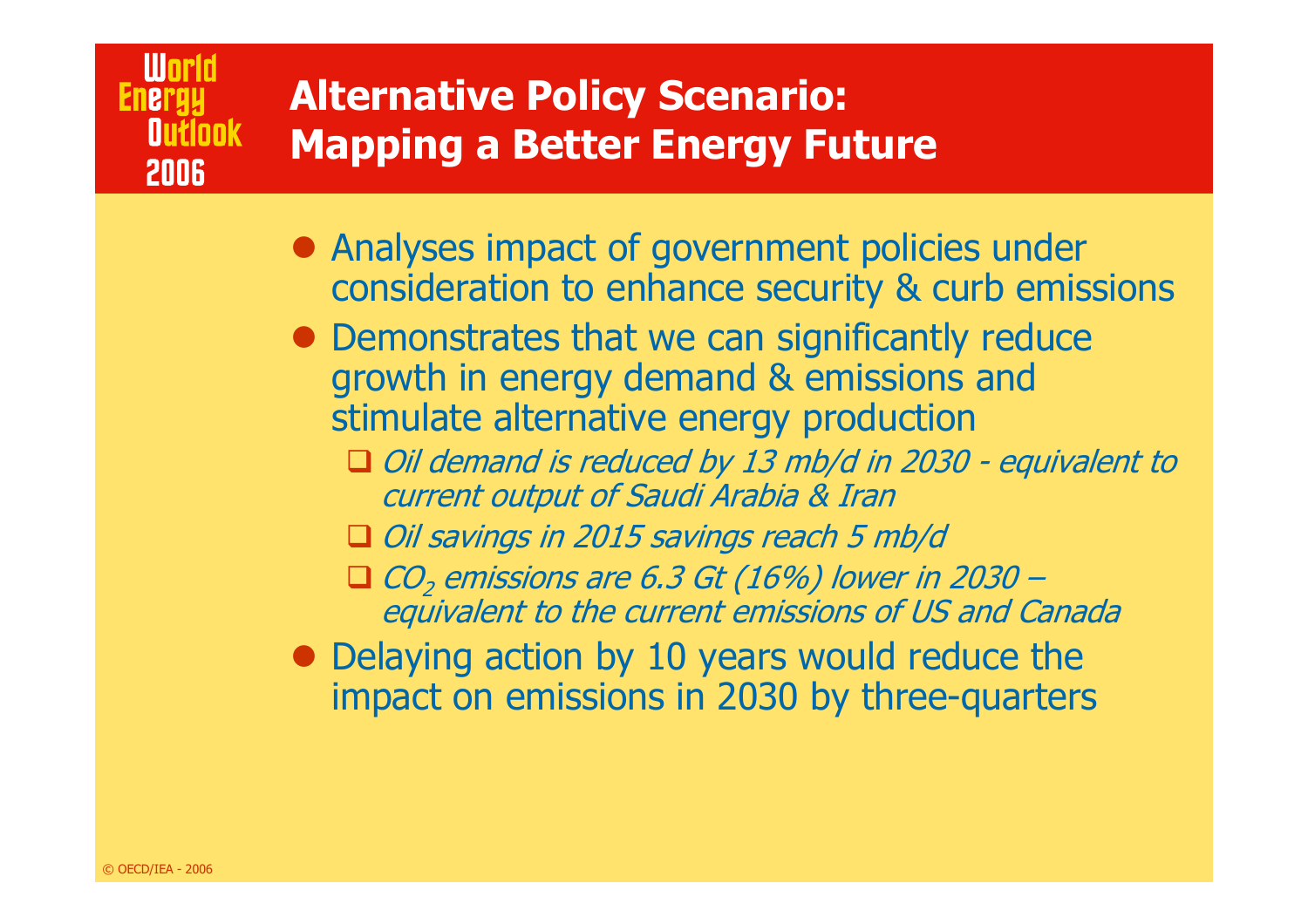#### **World Alternative Policy Scenario: Energy Outlook OECD Oil Imports** 2006



#### **In stark contrast with the Reference Scenario, OECD oil imports level off soon after 2015 & then begin to decline**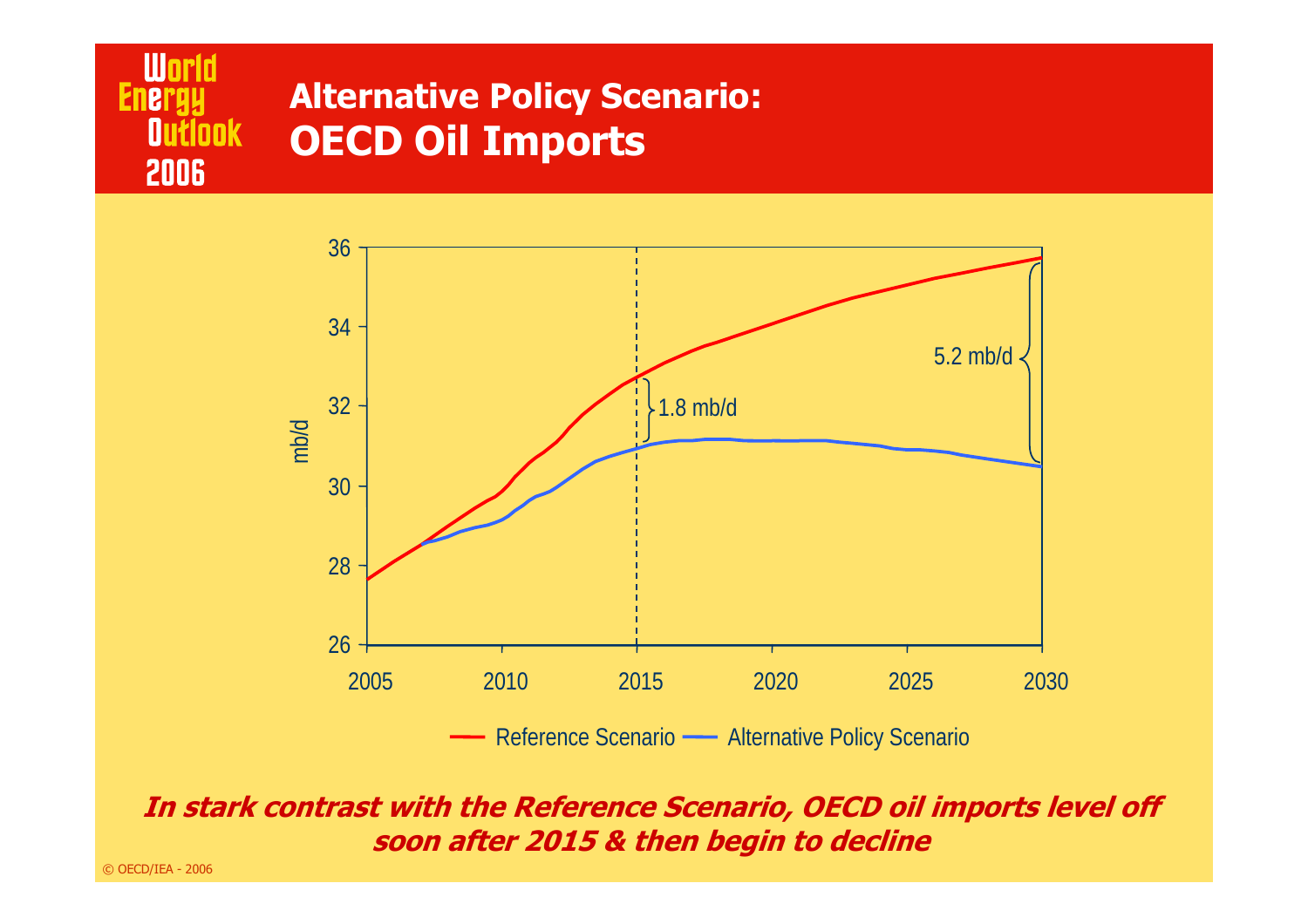### **The Alternative Policy Scenario: Global Oil Supply**



**OPEC's share of global oil production rises from 40% now to 43% in 2030 in the APS, compared with a jump to 49% in the RS**

© OECD/IEA - 2006

**World** 

2006

**Outlook** 

**Energy**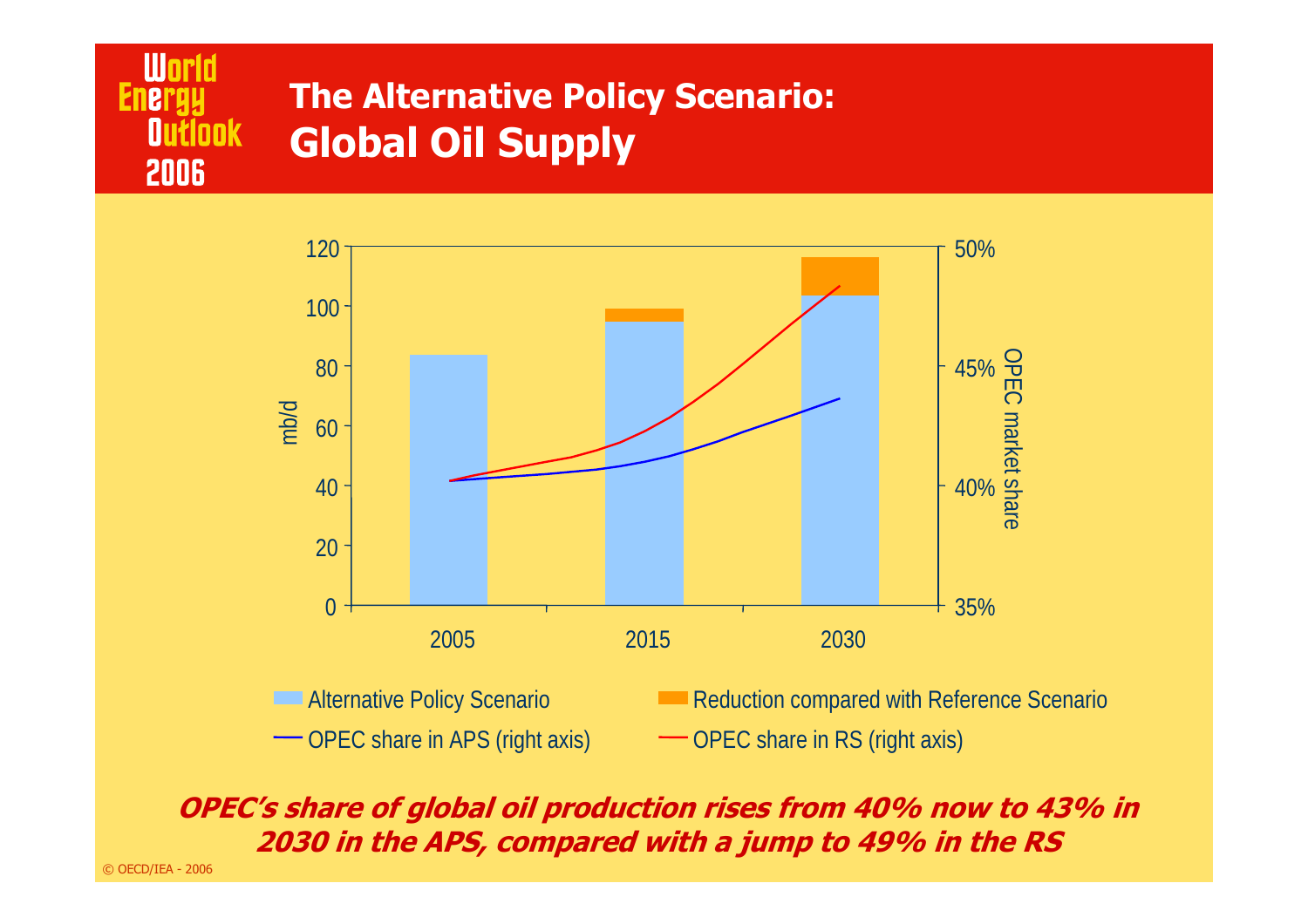



2004Reference Scenario 2030 **Alternative Policy Scenario 2030** 

**Gas imports in the main consuming regions are significantly lower in the APS compared with the RS**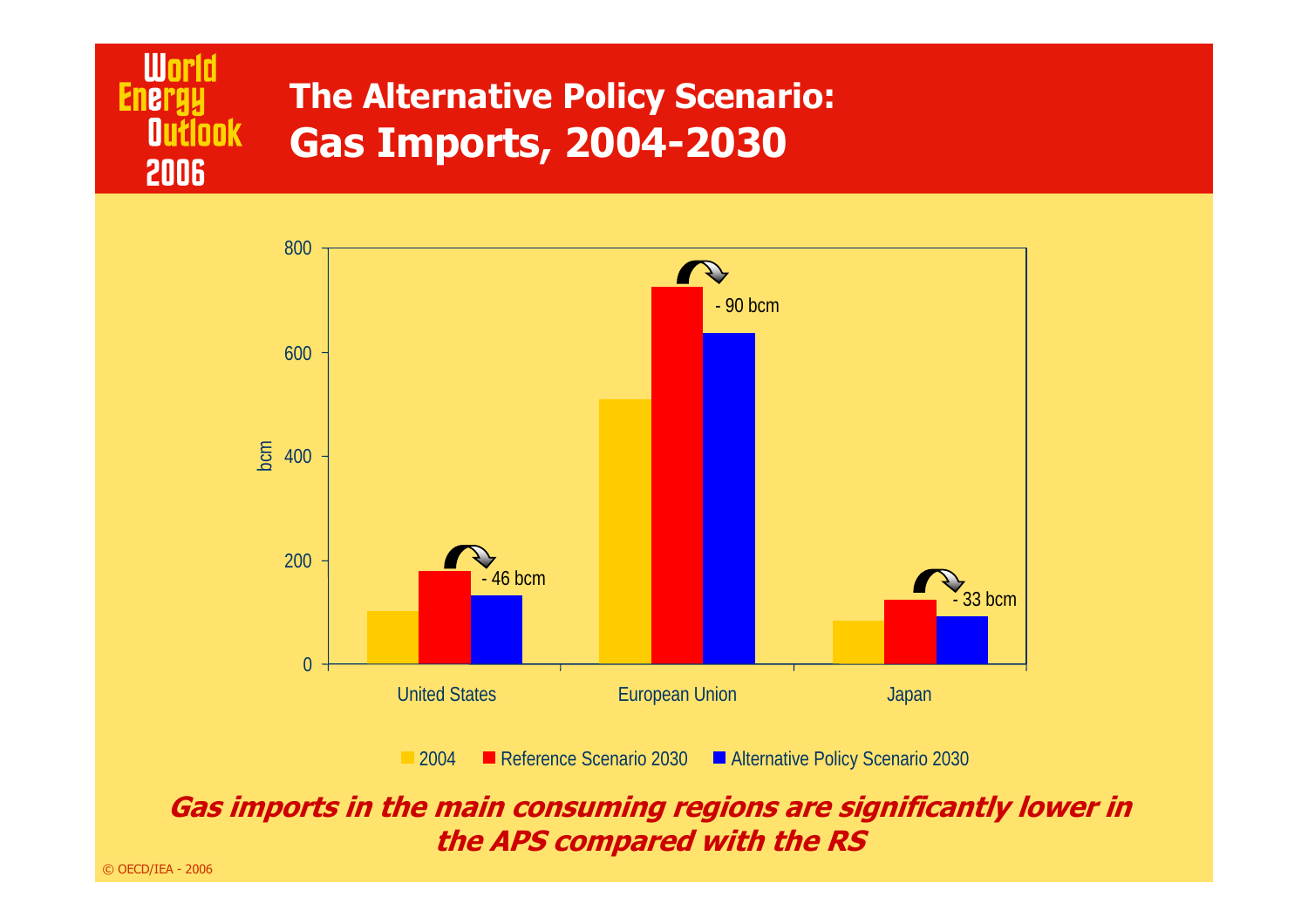# **The Alternative Policy Scenario: Key Policies for CO<sub>2</sub> Reduction**



#### **Improved end-use efficiency accounts for over two-thirds of avoided emissions in 2030 in the APS**

**World** 

2006

**Outlook** 

**Energy**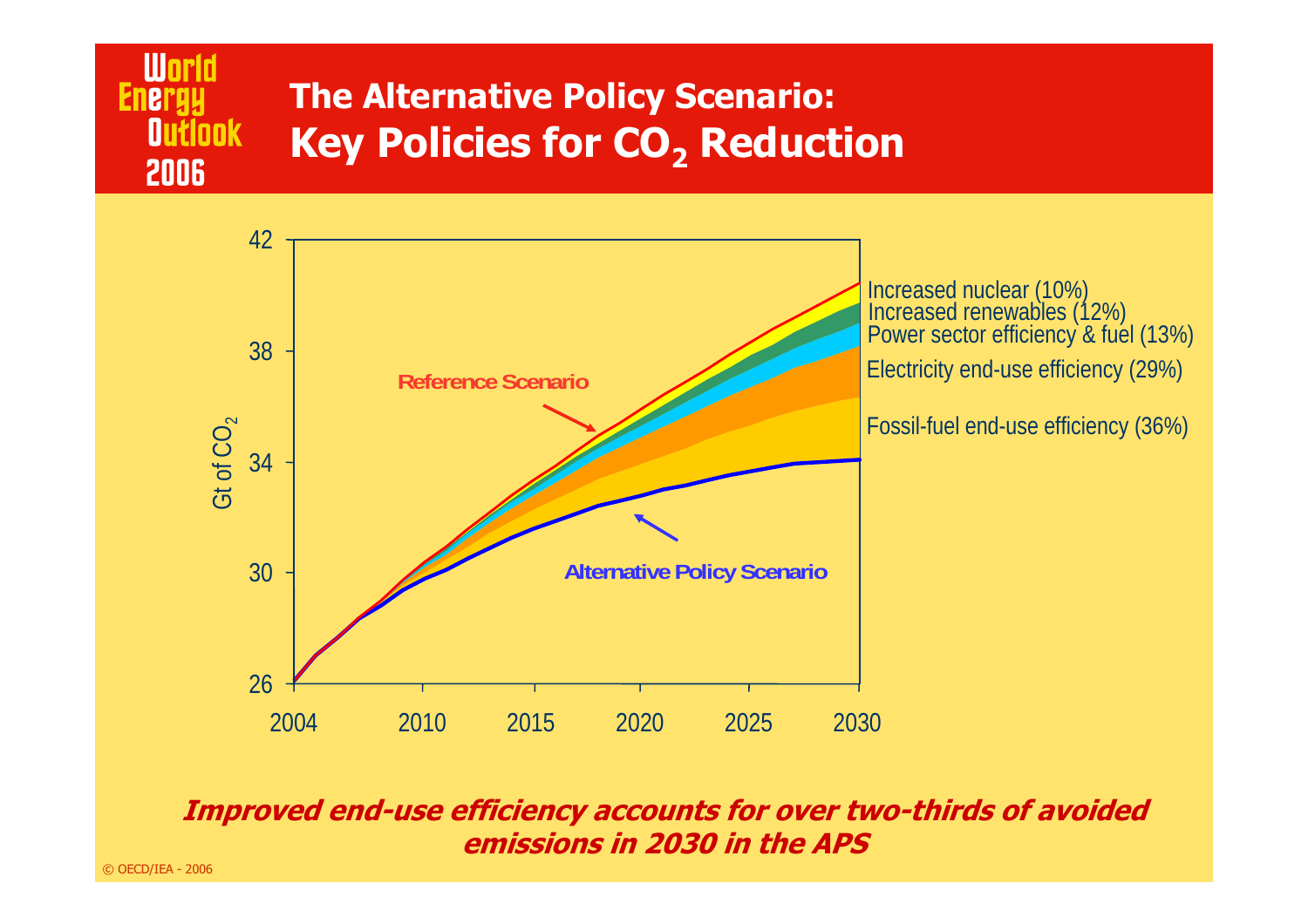### **World Energy Outlook** 2006

### **The Alternative Policy Scenario : Key policies that Make a Global Difference**

|              | <b>Energy efficiency</b>                                                                                                                   | <b>Power generation</b>                                                                                                                              |
|--------------|--------------------------------------------------------------------------------------------------------------------------------------------|------------------------------------------------------------------------------------------------------------------------------------------------------|
| <b>US</b>    | <b>• Tighter CAFE standards</b><br>• Improved efficiency in<br>residential & commercial<br><b>sectors</b>                                  | <b>• Increased use of</b><br><b>renewables</b>                                                                                                       |
| EU           | <b>• Increased vehicle fuel</b><br>economy<br>• Improved efficiency in<br>electricity use in the<br>commercial sector                      | <b>• Increased use of</b><br>renewables<br><b>• Nuclear plant lifetime</b><br><b>extensions</b>                                                      |
| <b>China</b> | • Improved efficiency in<br>electricity use in industry<br><b>• Improved efficiency in</b><br>electricity use in the<br>residential sector | <b>• Increased efficiency of</b><br>coal-fired plants<br><b>• Increased use of</b><br><b>renewables</b><br><b>• Increased reliance on</b><br>nuclear |

© OECD/IEA - 2006 **A dozen policies in the US, EU & China account for around 40% of the global emissions reduction in 2030 in the Alternative Policy Scenario**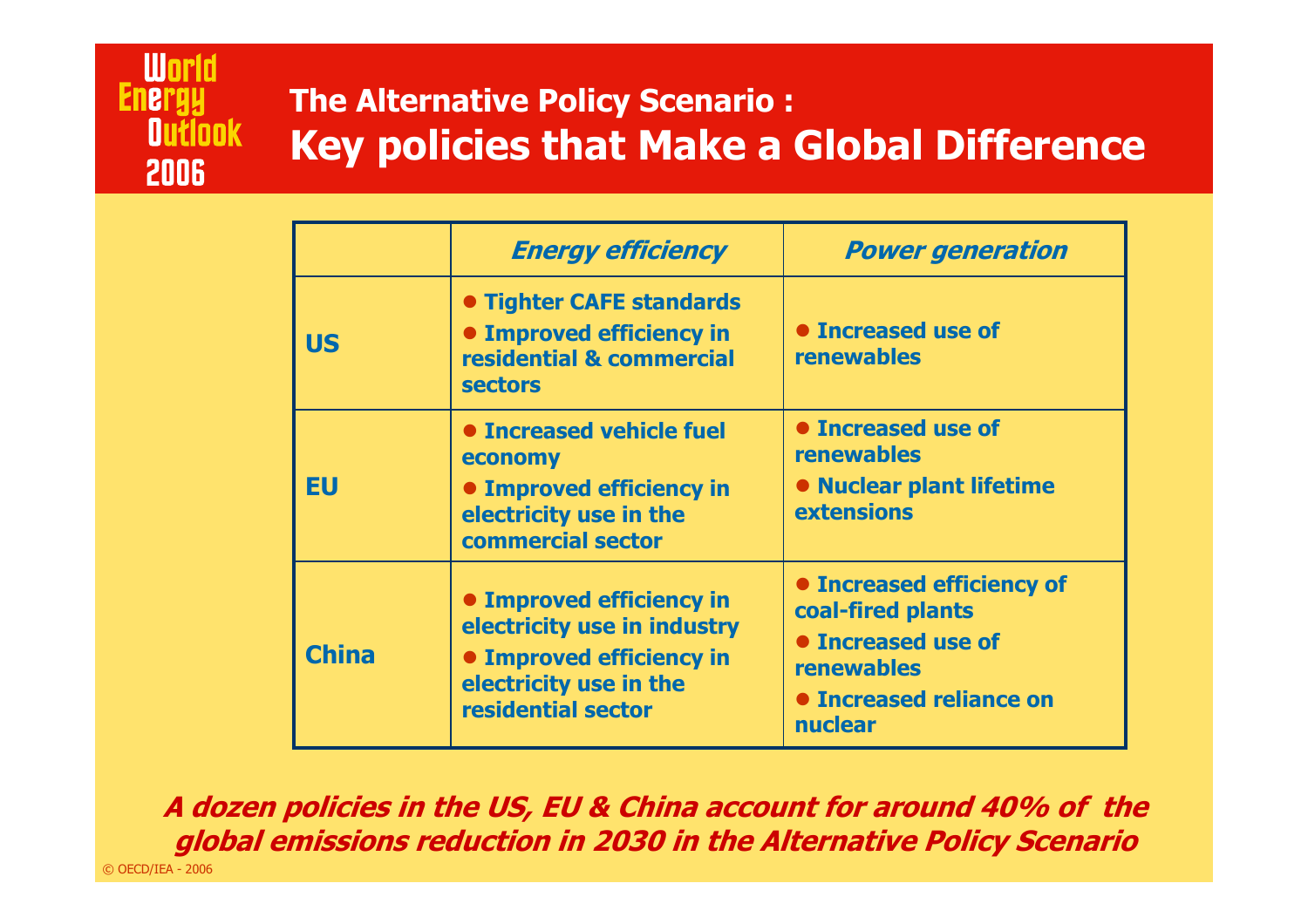### World **Energ** Nuflook 2006

### **The Alternative Policy Scenario: Cost Effectiveness of Policies**

- $\bullet$  Total energy investment from production to consumption – are lower than in the RS
- Consumers spend \$2.4 trillion *more* in 2005-2030 in more efficient cars, refrigerators etc
- ..but producers need to spend almost \$3 trillion less
	- ¾ Each \$1 invested in more efficient electrical appliances saves \$2.2 in investment in power plants & networks
	- ¾ Each \$1 invested in more efficient oil-consuming equipments (mainly cars) saves \$2.4 in oil imports
- The higher initial investments by consumers are more than outweighed by fuel-cost savings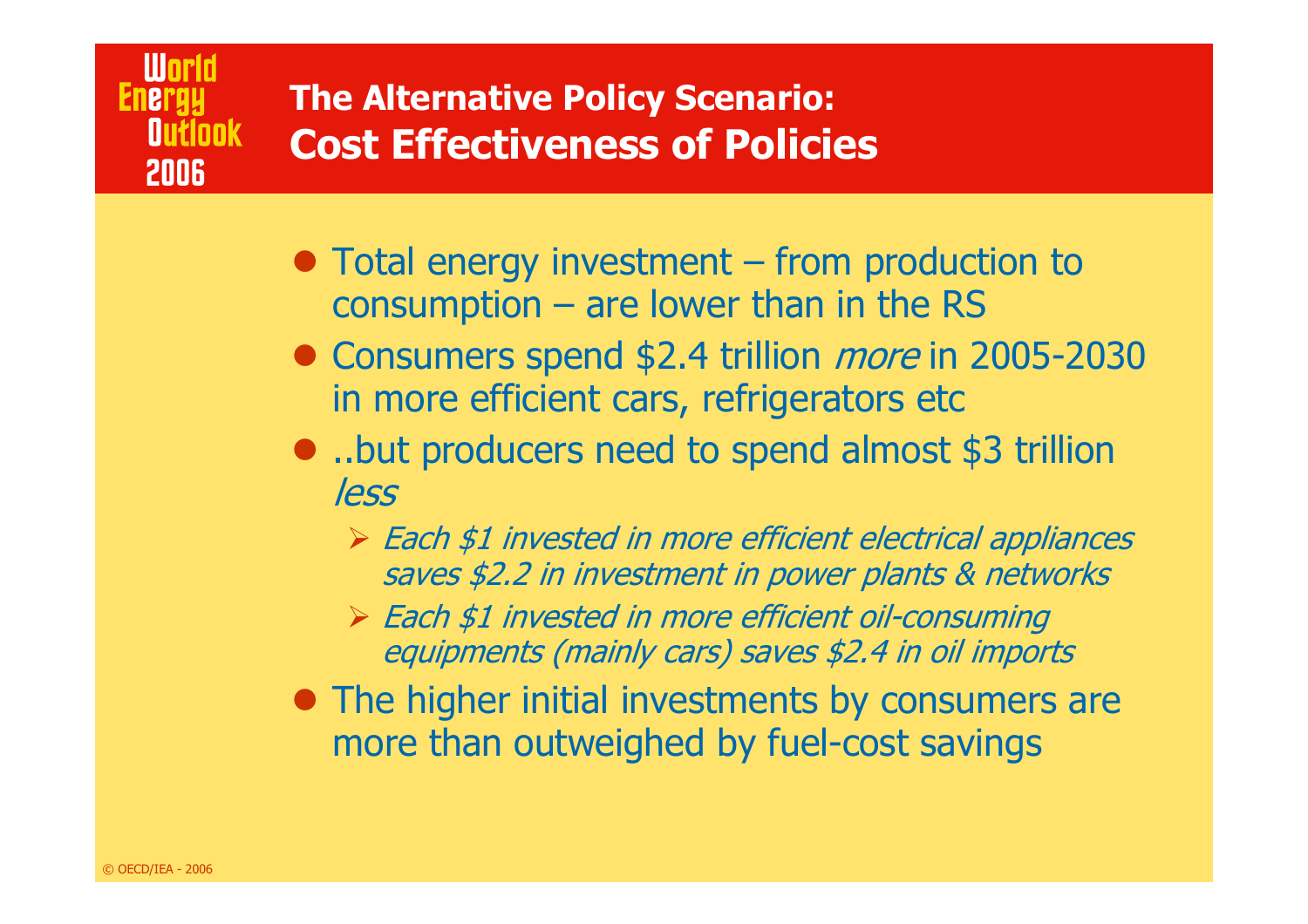### **The Alternative Policy Scenario: Investment Payback Periods**



#### **The payback periods of new policies are very short, especially in non-OECD countries for policies introduced before 2015**

© OECD/IEA - 2006

**World** 

2006

**Outlook** 

**Energy**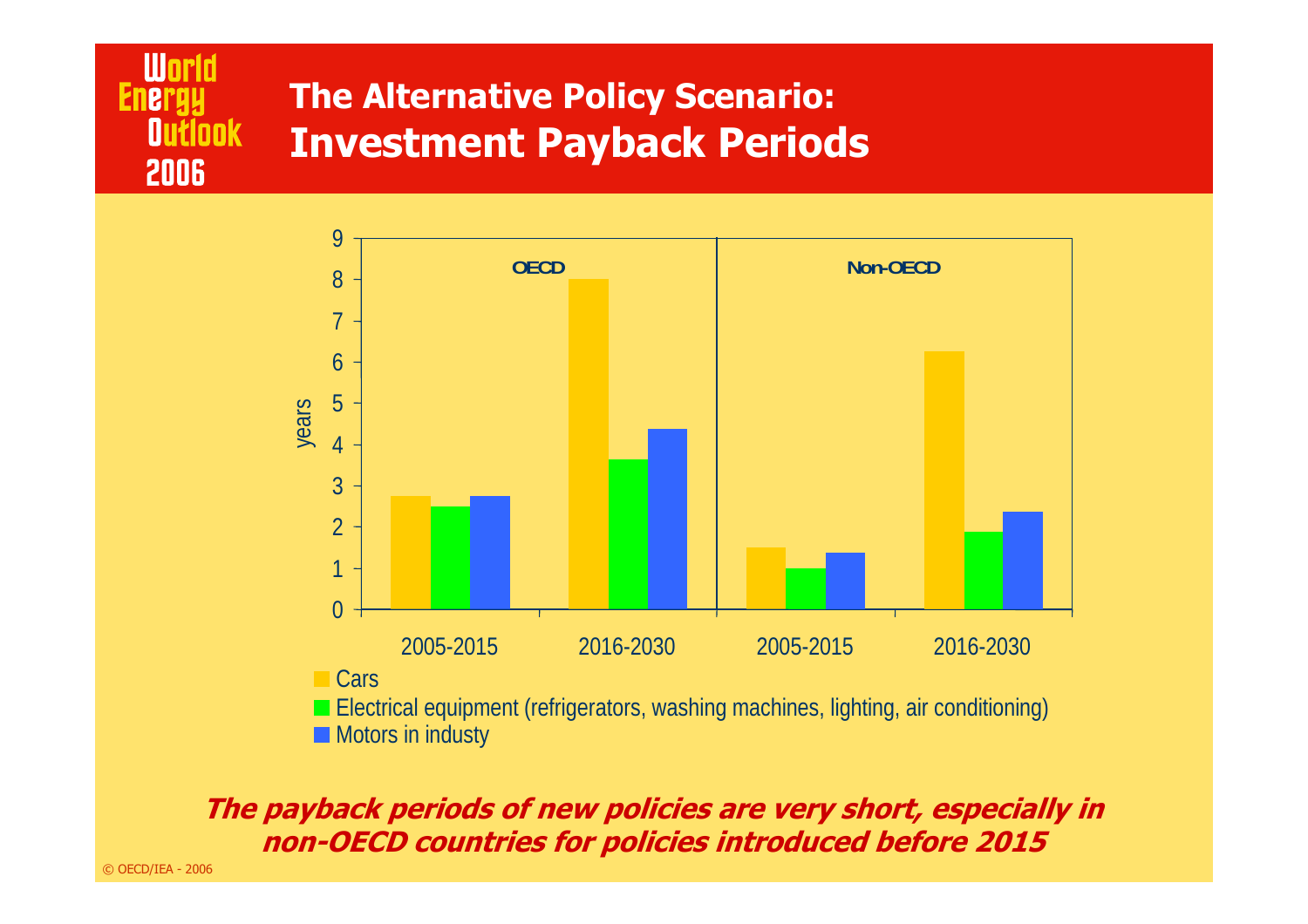# **Renewed Interest in Nuclear Power**

- Growing concerns over energy security, surging fossil-fuel prices & rising carbon emissions
- Positive aspects of nuclear power
	- proven technology for large-scale baseload electricity generation
	- Q reduce dependence on imported gas
	- $\square$  no emissions of greenhouse gases or local pollutants
	- **Q** produces electricity at competitive & stable cost
	- uranium resources abundant & widespread
- $\bullet$  But governments need to play a stronger role in facilitating investment where nuclear is accepted

2006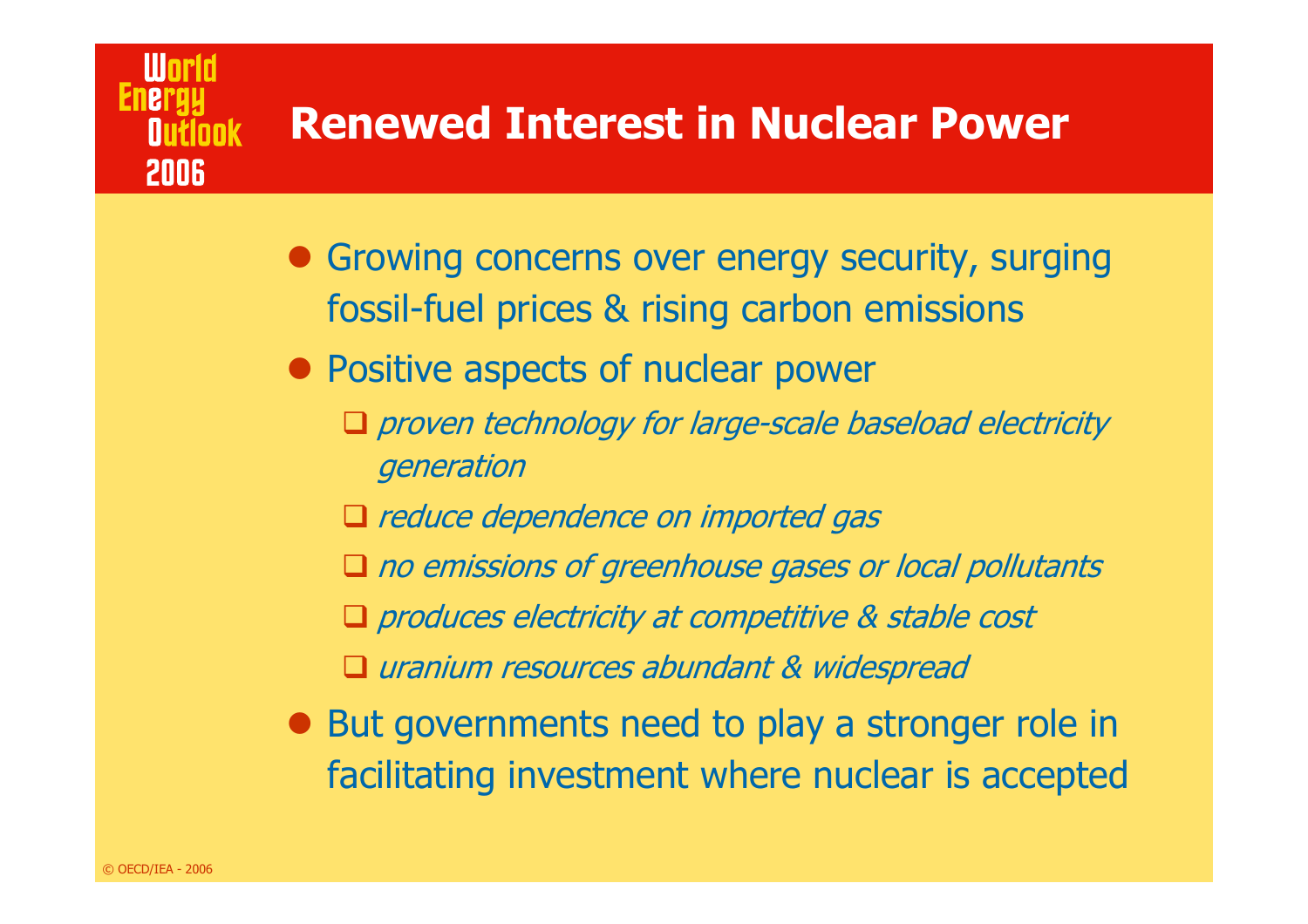#### **World Impact of a 50% Increase in Fuel Price Energy Outlook on Generating Costs** 2006



**Nuclear generating costs are far less sensitive to fuel price increases than gas or coal plants**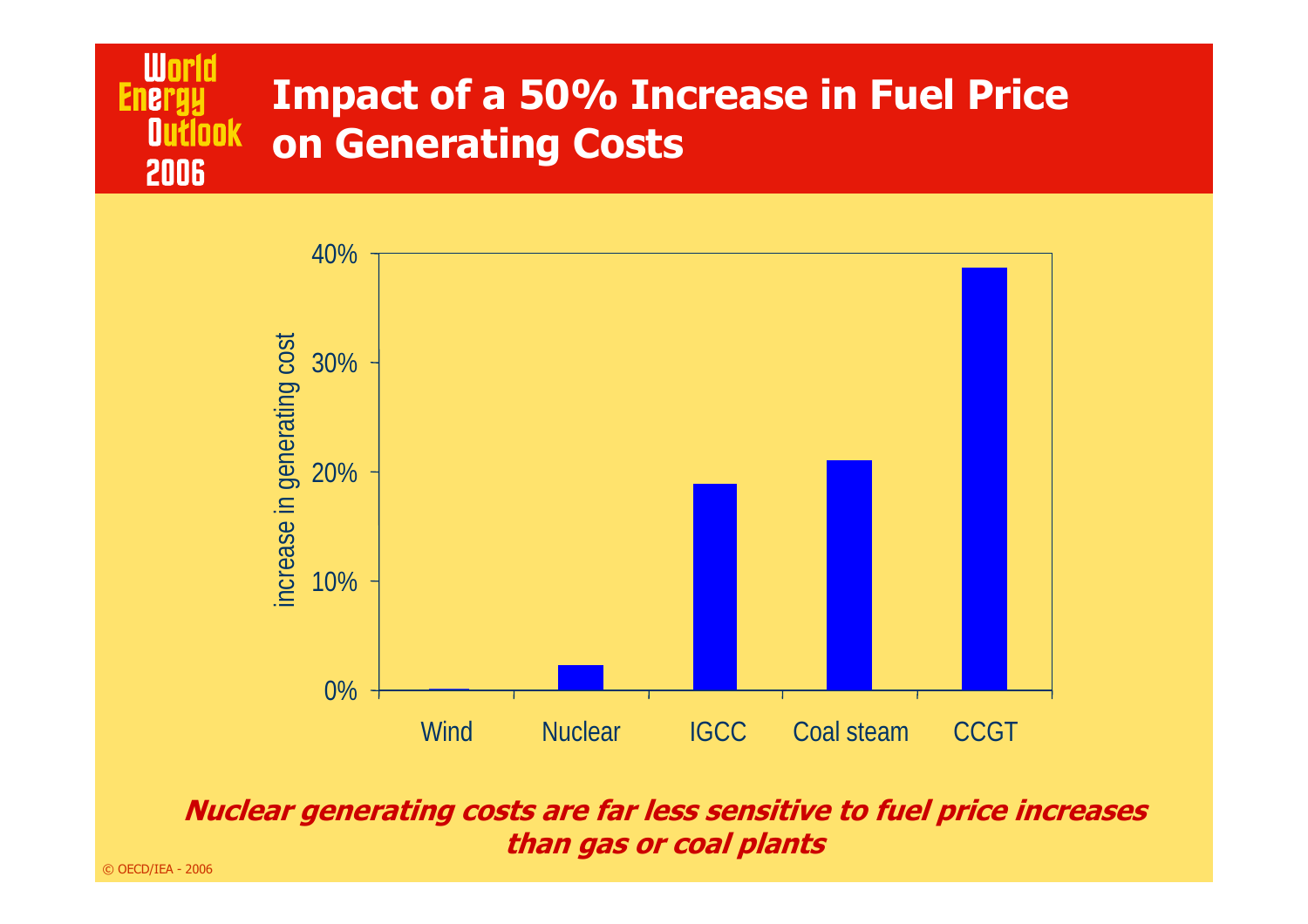# **Outlook for Biofuels**

- Interest in biofuels is soaring
- Biofuels can help address twin threats of growing energy insecurity & climate change through
	- Increased diversity of geographic & fuel sources
	- Lower greenhouse-gas emissions depending on how they are produced
- Higher oil prices have made biofuels more competitive, but further cost reductions are needed
- Availability of arable land will constrain biofuels potential in the medium term
- Long-term prospects hinge on new technology

iłlonk.

**2006**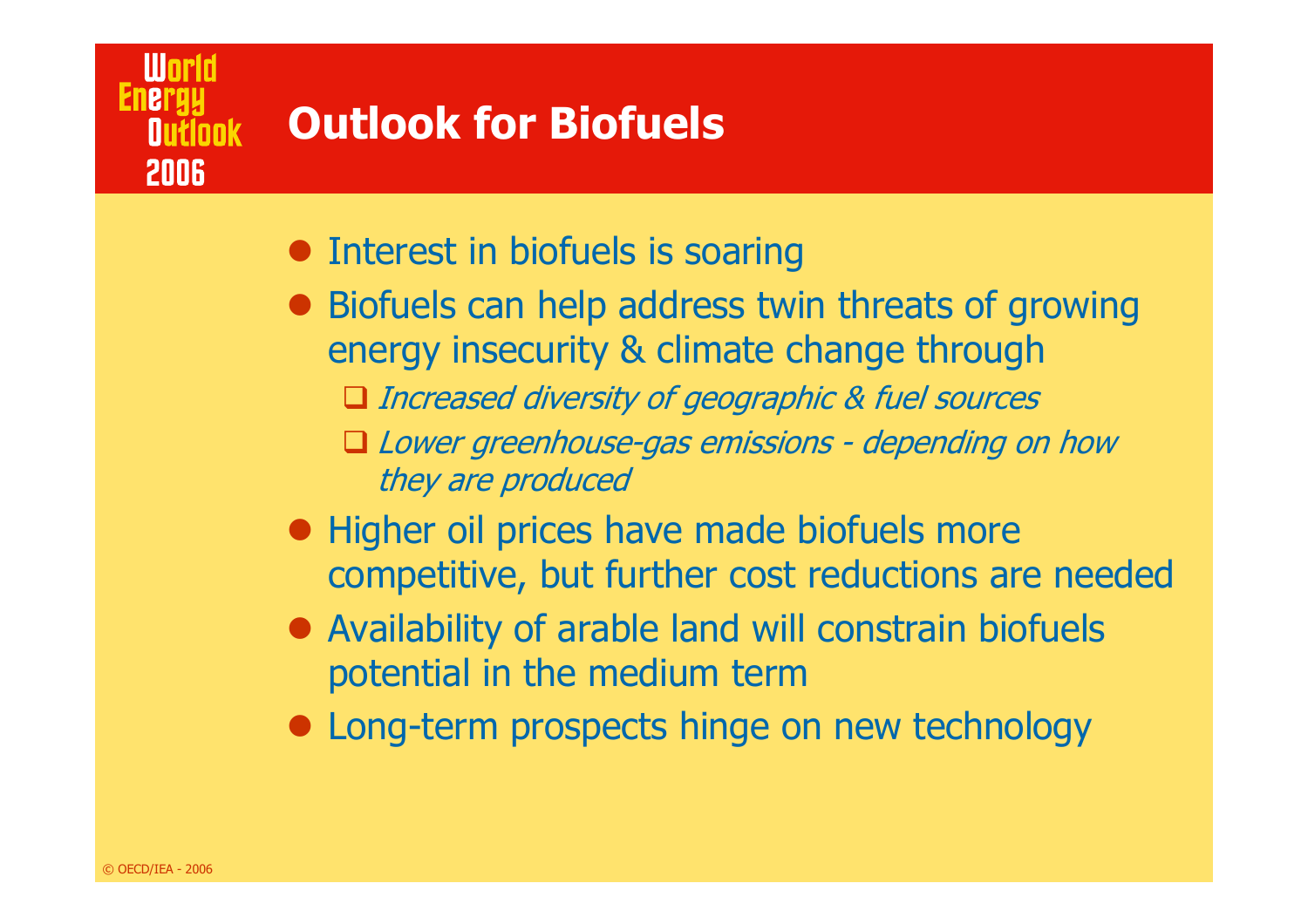



### **Biofuels are set to play a much larger role in meeting world roadtransport fuel demand**